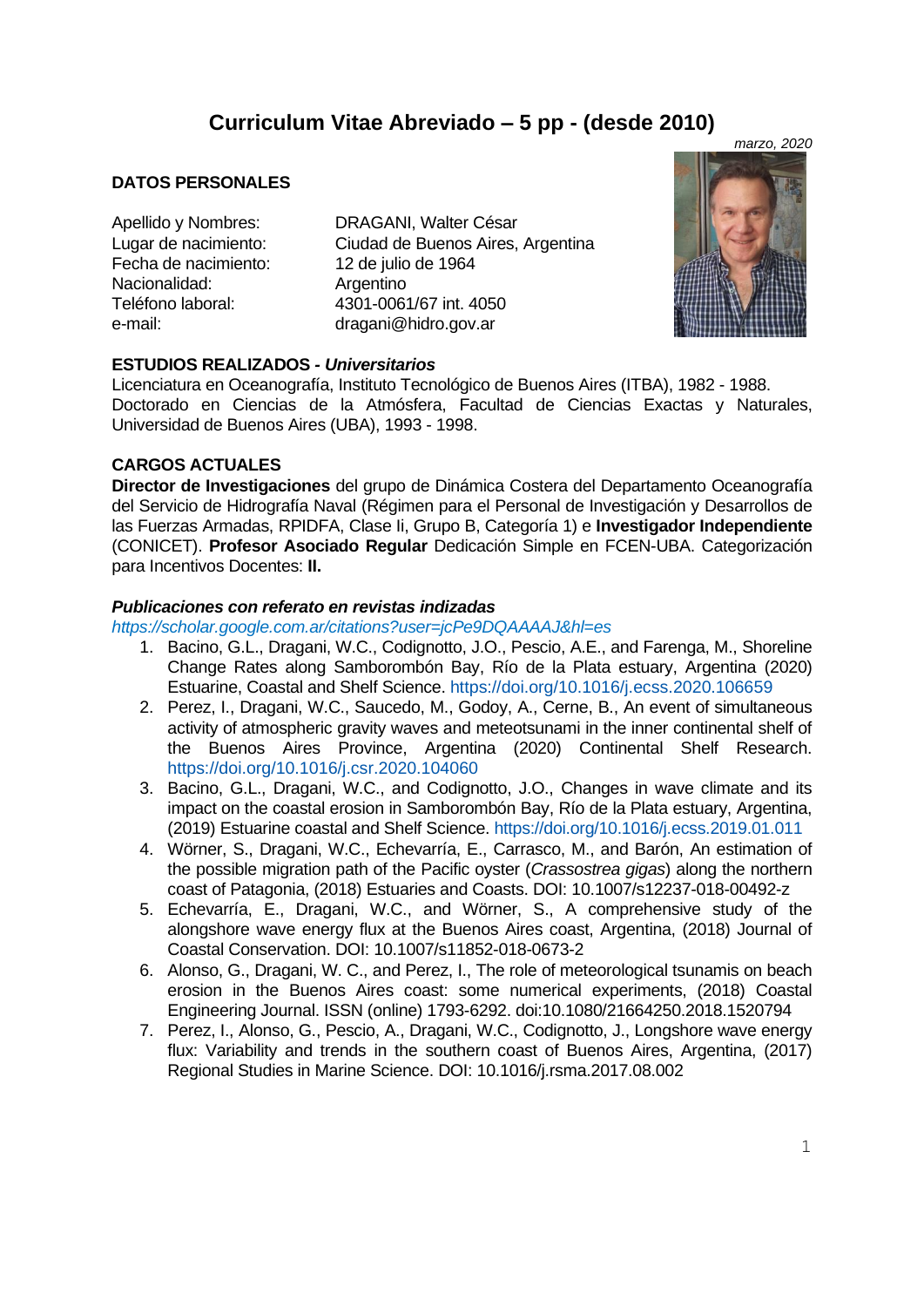- 8. Perez, I., Dragani, W.C., Spectral variability in high frequency in sea level and atmospheric pressure on Buenos Aires coast, Argentina, (2017) Brazilian Journal of Oceanography, 65(1). DOI: 10.1590/S1679-87592017130506501
- 9. Moreira, D., Simionato, C., Dragani, W., Cayocca, F., Luz Clara, M., Characterization of bottom sediments in the Río de la Plata estuary (2016) Journal of Coastal Research, 32(6), pp.1473–1494. DOI: 10.2112/JCOASTRES-D-15-00078.1
- 10. Álvarez, E., Zanella, J., Pescio, A., Dragani, W., An estimation of the effect of a possible wind speed increase on the ocean mixed layer depth at the northern Patagonian continental shelf (2016) Regional Studies in Marine Science, 6, pp. 87- 95. DOI: 10.1016/j.rsma.2016.03.004
- 11. Martin, P., Serio, L., Pescio, A. y Dragani, W., Persistencia de vientos del cuadrante este en estaciones costeras de la Patagonia (2016) Geoacta, 40(2), pp. 87-97.
- 12. Pescio, A.E., Martin, P.B., Dragani, W.C., Wind speed trends over the southwestern Atlantic Ocean, between 33° and 50°S (2016) International Journal of Climatology, 36 (1), pp. 501-507. DOI: 10.1002/joc.4348
- 13. Dragani, W.C., D'Onofrio, E., Alonso, G., Fiore, M., Oreiro, F., Sea-level trend at the southernmost region of South America (2014) Journal of Coastal Research, 30 (1), pp. 210-213. DOI: 10.2112/JCOASTRES-D-12-00091.1
- 14. Dragani, W., Codignotto, J., Romero, S., Molina, S., Alonso, G., Bacino, G., Martin, P., Evolución geomorfológica de Punta Rasa, Pcia. de Buenos Aires, Argentina (2014) Revista del Museo Argentino de Ciencias Naturales, Nueva Serie, 16 (2), pp. 107-113.
- 15. Violante, R.A., Paterlini, C.M., Marcolini, S.I., Costa, I.P., Cavallotto, J.L., Laprida, C., Dragani, W., García Chapori, N., Watanabe, S., Totah, V., Rovere, E.I., Osterrieth, M.L., The Argentine continental shelf: Morphology, sediments, processes and evolution since the last glacial maximum (2014) Geological Society Memoir, 41 (1), pp. 55-68. DOI: 10.1144/M41.6
- 16. Dragani, W.C., Martin, P.B., Alonso, G., Codignotto, J.O., Prario, B.E., Bacino, G., Wind wave climate change: Impacts on the littoral processes at the Northern Buenos Aires Province Coast, Argentina (2013) Climatic Change, 121 (4), pp. 649-660. DOI: 10.1007/s10584-013-0928-8
- 17. Dragani, W.C., D'Onofrio, E.E., Oreiro, F., Alonso, G., Fiore, M., Grismeyer, W., Simultaneous meteorological tsunamis and storm surges at Buenos Aires coast, southeastern South America (2013) Natural Hazards, pp. 1-12. DOI: 10.1007/s11069-013-0836-2
- 18. Dragani, W.C., Cerne, B.S., Campetella, C.M., Possia, N.E., Campos, M.I., Synoptic patterns associated with the highest wind-waves at the mouth of the Río de la Plata estuary (2013) Dynamics of Atmospheres and Oceans, 61-62, pp. 1-13. DOI: 10.1016/j.dynatmoce.2013.02.001
- 19. Martin, P., Dragani, W., Cerne, B., Alonso, G., Pescio, A., Prario, B., Numerical simulation of wind waves on the Río de la Plata: Evaluation of four global atmospheric databases (2012) Brazilian Journal of Oceanography, 60 (4), pp. 501- 511. DOI: 10.1590/S1679-87592012000400008
- 20. Carol, E.S., Dragani, W.C., Kruse, E.E., Pousa, J.L., Surface water and groundwater characteristics in the wetlands of the Ajó River (Argentina) (2012) Continental Shelf Research, 49, pp. 25-33. DOI: 10.1016/j.csr.2012.09.009
- 21. Codignotto. J., Dragani, W.C., Martin, P.B., Simionato, C.G., Medina, R.A, Alonso, G., Wind-wave climate change and increasing erosion observed in the outer Río de la Plata, Argentina (2012) Continental Shelf Research, 38, pp. 110–116. DOI: 10.1016/j.csr.2012.03.013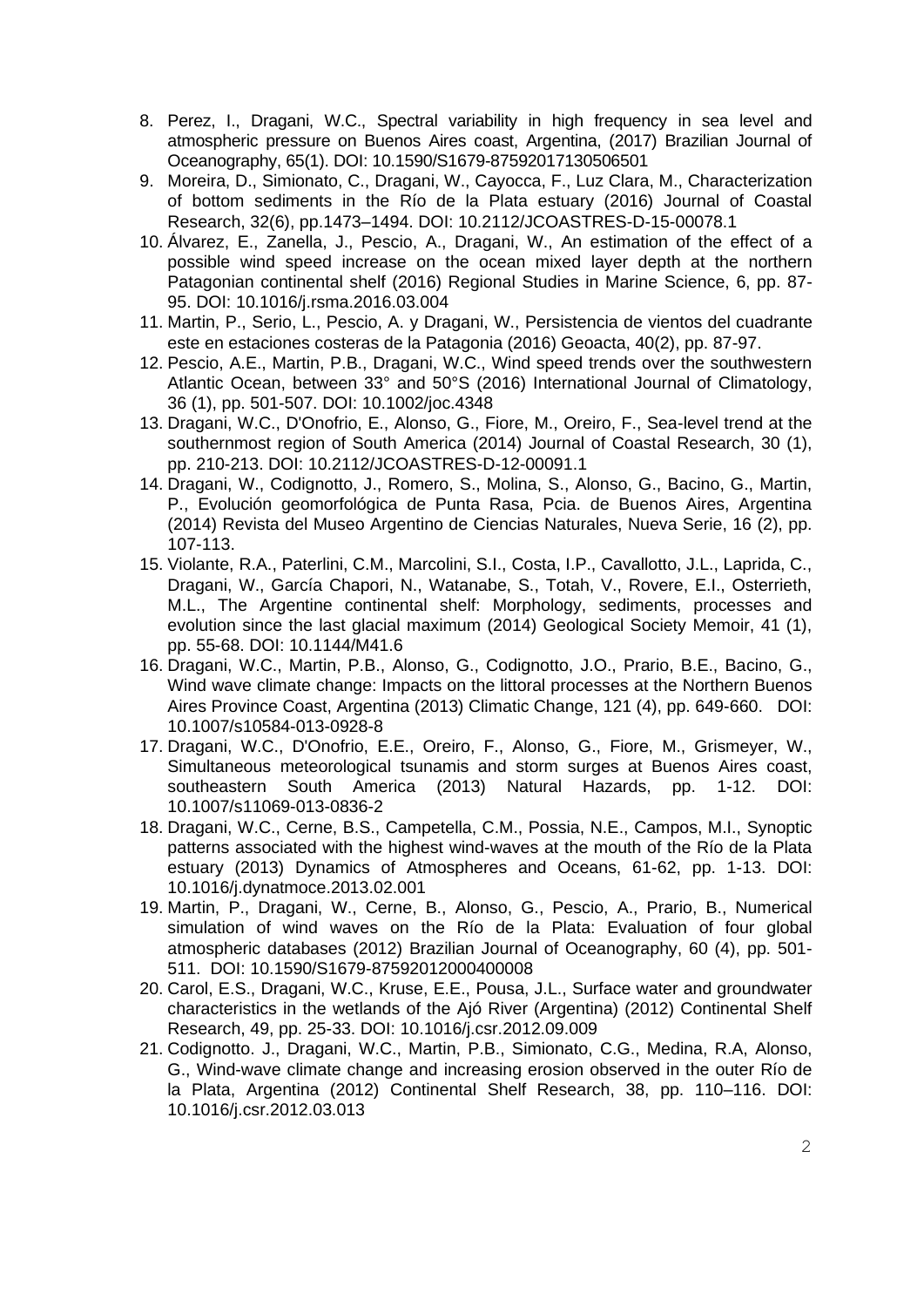- 22. Moreira, D., Simionato, C.G., Dragani, W. Modeling ocean tides and their energetics in the North Patagonia Gulfs of Argentina (2011) Journal of Coastal Research, 27 (1), pp. 87-102. DOI: 10.2112/JCOASTRES-D-09-00055.1
- 23. Codignotto, J.O., Dragani, W.C., Martin, P.B., Campos, M.I., Alonso, G., Simionato, C.G., Medina, R.A., Erosión en la bahía de Samborombón y cambios en la dirección de los vientos, provincia de Buenos Aires, Argentina (2011) Revista del Museo Argentino de Ciencias Naturales, Nueva Serie, 13 (2), pp. 135-138.
- 24. Prario, B.E., Dragani, W., Mediavilla, D.G., D'Onofrio, E., Hydrodynamic numerical simulation at the mouths of the Parana and Uruguay rivers and the upper Rio de la Plata estuary: A realistic boundary condition (2011) Applied Mathematical Modelling, 35 (11), pp. 5265-5275. DOI: 10.1016/j.apm.2011.04.013
- 25. Dragani, W.C., Martin, P.B., Simionato, C.G., Campos, M.I., Are wind wave heights increasing in south-eastern south American continental shelf between 32°S and 40°S? (2010) Continental Shelf Research, 30 (5), pp. 481-490. DOI: 10.1016/j.csr.2010.01.002

# *Participación en capítulos de libros*

- 1. Dragani, W., E. D'Onofrio, M. Fiore, W. Grismeyer and F. Oreiro, 2010. An evaluation of global tidal models on the inner continental shelf of Argentina, South America. In "Sea Level Rise, Coastal Engineering, Shorelines and Tides", Series: Oceanography and Ocean Engineering. Nova Science Publishers, Inc. ISBN: 978-1-61728-655-1
- 2. Dragani, W., E. D'Onofrio, D. Mediavilla, W. Grismeyer and M. Fiore, 2011. Tide gauge observations of the Indian Ocean tsunami, December 26, 2004, at the Río de la Plata estuary, Argentina. In "The Tsunami Threat - Research and Technology", Cap. 17, 355- 370. IN-TECH, Vienna. ISBN: 978-953-307-552-5
- 3. Dragani, W.C., Codignotto, J.O., Martin, P.B., Campos, M.I., Alonso, G., Simionato, C.G. and Medina, R., 2012. Some coastal impacts related to wind wave changes in south-eastern South American continental shelf. Editors: B. Veress and J. Szigethy, in "Horizons in Earth Science Research", Vol. 6, Nova Science Publishers, 161-177. ISBN: 978-1-61470-462-1
- 4. Violante, R.A.; Cavallotto, J.L.; Rovere, E.I.; Dragani, W.C.; Spoltore, D.V., 2014. La problemática del riesgo ambiental en los ambientes marinos de Argentina, en "Problemáticas de los ambientes costeros. Sur de Brasil, Uruguay y Argentina, 2ª edición revisada y ampliada", editor responsable: Dr. César Goso Aguilar (FCIEN) Instituto de Ciencias Geológicas.
- 5. Dragani, W.C., D'Onofrio, E.E., Oreiro, F., Alonso, G., Fiore, M., Grismeyer, W., 2015. Simultaneous meteorological tsunamis and storm surges at Buenos Aires coast, southeastern South America, pp. 269 - 280. In " Meteorological Tsunamis: The U.S. East Coast and other Coastal Regions". Eds.: Ivica Vilibic, Sebastian Monserrat, Alexander B. Rabinovich, Springer International Publishing Switzerland (Previously published in Natural Hazards, vol: 74, Issue 1, 2015). pp. 269-280. DOI: 10.1007/978-3- 319-12712-5\_15
- 6. Dragani, W., Tedesco, C., Tomazin, N., Seisdedos, G., Veneziano, M., Lifschitz, A.J. y Galia, F. 2016. Energías Marinas, Capítulo 3, en Energías Renovables Derivadas del Aprovechamiento de Aguas, Vientos y Biomasa, eds.: Miguel A. Laborde & Roberto J.J. Williams, Academia Nacional de Ciencias Exactas, Físicas y Naturales, Publicaciones Científicas Nro. 9, pp. 25-36. ISBN 978-987-46104-2-3, http://www.ancefn.org.ar/biblioteca/libros/05.pdf.
- 3 7. Prario, B. y Dragani, W., 2019. Cambios físicos y biogeoquímicos en el Océano Atlántico Sudoccidental (Capítulo 2), en *Estado de conocimiento sobre el cambio climático en el Océano Atlántico Sudoccidental y sus implicancias en las pesquerías de*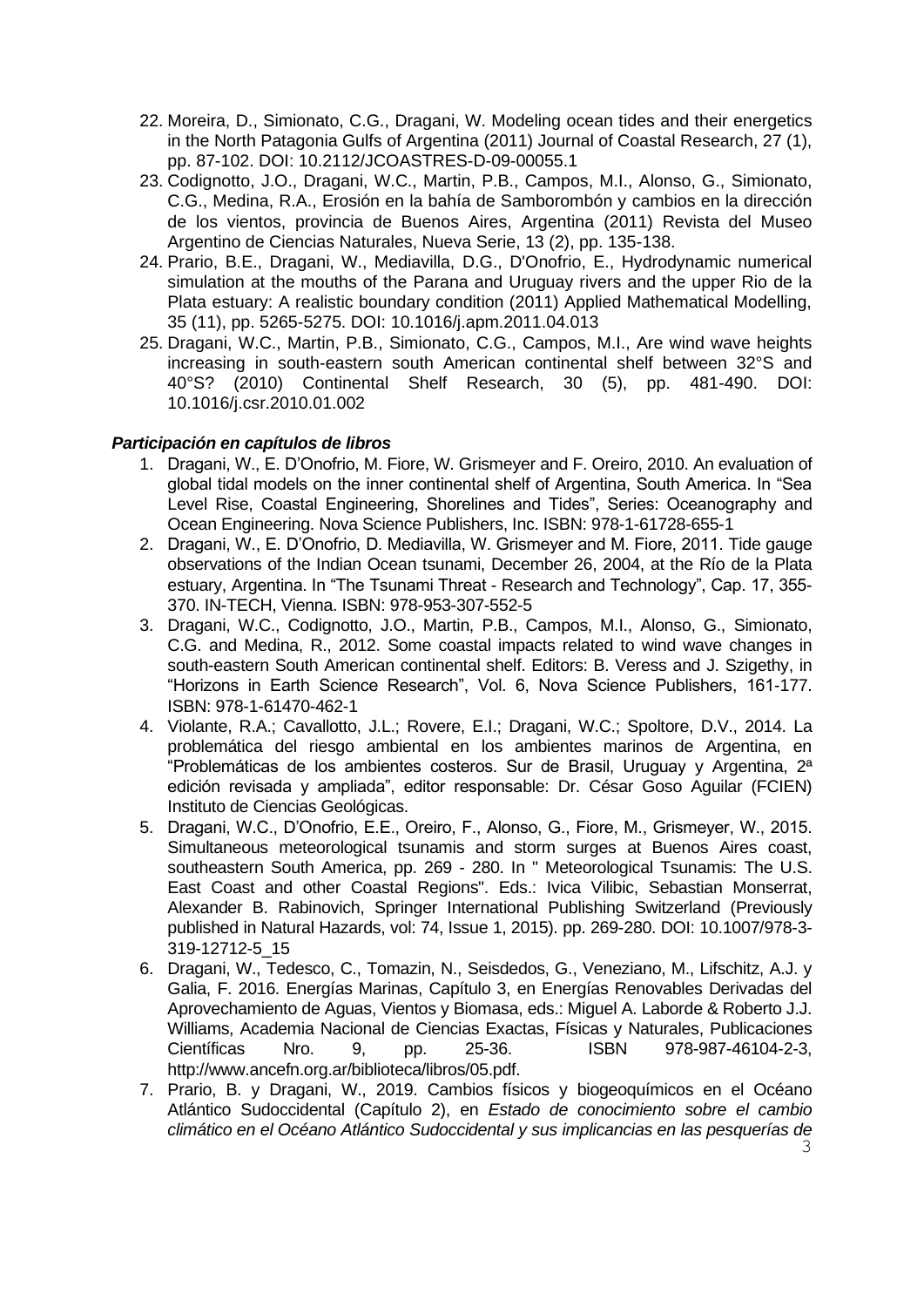*Argentina*. Reporte multisectorial coordinado por el INIDEP. Ministerio de Agro Industria e Iniciativa Pampa Azul (GACTEC/MinCyT). (*en prensa*).

8. Dragani, W., A.E. Pescio, G. Alonso, S.E. Antonietti, E.E. D'Onofrio, W.H. Grismeyer, F.A. Oreiro, M.M.E. Fiore, M.F. de Azkue, y F.A. V. Di Biase, 2019. Mareas, vientos, corrientes y olas en el Río de la Plata, en preparación.

#### *Revistas de divulgación y Boletines*

- *1.* Medina, R., Dragani, W., Violante, R., 2018. "Un tsunami no reconocido en Mar del Plata", Ciencia Hoy, vol. 27 nro. 162, 50-56. Artículo levantado por el Diario "La Capital" de Mar del Plata (7/3/2019): *https://www.lacapitalmdp.com/el-dia-que-mar-del-plata-sufrio-untsunami/* y por Wikipedia: *https://es.wikipedia.org/wiki/Tsunami\_de\_Mar\_del\_Plata*
- *2.* Medina, R., Dragani, W., Violante, R., y Perez, I., 2019. "El tsunami que azotó la costa de Mar del Plata", Todo es Historia, Nro. 618 (mayo), 55-69.

#### *Invitado como Disertante*

- 1. Dragani, W. C., 2010. Mediciones y simulaciones numéricas de corrientes, niveles del mar y olas en el litoral patagónico argentino. Presentación de algunos estudios particulares para el Golfo San Jorge. II Seminario Internacional sobre el Golfo San Jorge y Mar Austral. Comodoro Rivadavia, 2-3 diciembre, 2010, Chubut.
- 2. Dragani, W. C., 2011. Modelado de efectos de tormentas en playa. Disertación en el "Taller Vinculado a la Costa Arenosa", en el marco del proyecto "Diseño de una estrategia para tratar el problema de la erosión en la Costa Bonaerense", 16 de septiembre, Necochea, Pcia. de Buenos Aires.
- 3. Dragani, W. C., 2011. Una posible explicación de la erosión (no antropogénica) observada en algunos sitios de la costa bonaerense, entre Punta Piedras y Villa Gesell, V Seminario Internacional sobre Desarrollo Costero Sustentable y 3º Seminario Internacional de Golfo San Jorge y Mar Austral, 8-9, octubre, Comodoro Rivadavia, Chubut.
- 4. Dragani, W. C., 2012. Una estimación de la tasa de erosión en las playas del noreste bonaerense, VI Seminario Internacional sobre Desarrollo Costero Sustentable, 14 y 15 de noviembre, Bahía Blanca.
- 5. Dragani, W. C., Lifschitz, A. J. y Alonso, G., 2013. Erosión de playas y retroceso de la línea de costa en el nordeste de la provincia de Buenos Aires, VII Seminario Internac. sobre Desarrollo Costero Sustentable, 13-14 noviembre, Mar del Plata.
- 6. Dragani, W. C., 2014. Sobre el aprovechamiento de energías marinas en el litoral argentino, 1er. Semin. Internac. de Energ. Mar., 26-27, noviembre, Mar del Plata.
- 7. Dragani, W., 2015. Observation, modeling and trends of wind wave parameters at the Outer RDP: Impacts on the coastal erosion at the Samborombón Bay. Workshop: "Advancing in the understanding and modeling of the sedimentological and biogeochemical processes in the Río de la Plata Estuary". UMI IFAECI Theme 9: Physical processes in coastal areas and the Río de la Plata Estuary. Ciudad de Buenos Aires, April 8 - 10, 2015
- 8. Invitado por el "Instituto Espíritu Santo" para exponer sobre los nuevos límites marítimos de la Argentina. Disertación para docentes y alumnos de 6to. y 7mo. grado. 24 de junio de 2016.
- 9. Dragani, W. C., 2016. Una estrategia para el aprovechamiento del potencial energético marino en el litoral argentino. Segundo Seminario Internacional de Energías Marinas, 23 y 24 de noviembre, Ciudad de Buenos Aires.
- 10. Dragani, W. C., 2017. Una mirada integral del transporte de sedimentos a lo largo del litoral bonaerense. XXVIII Reunión Científica de la Asociación Argentina de Geofísicos y Geodestas, 18 de abril, La Plata.